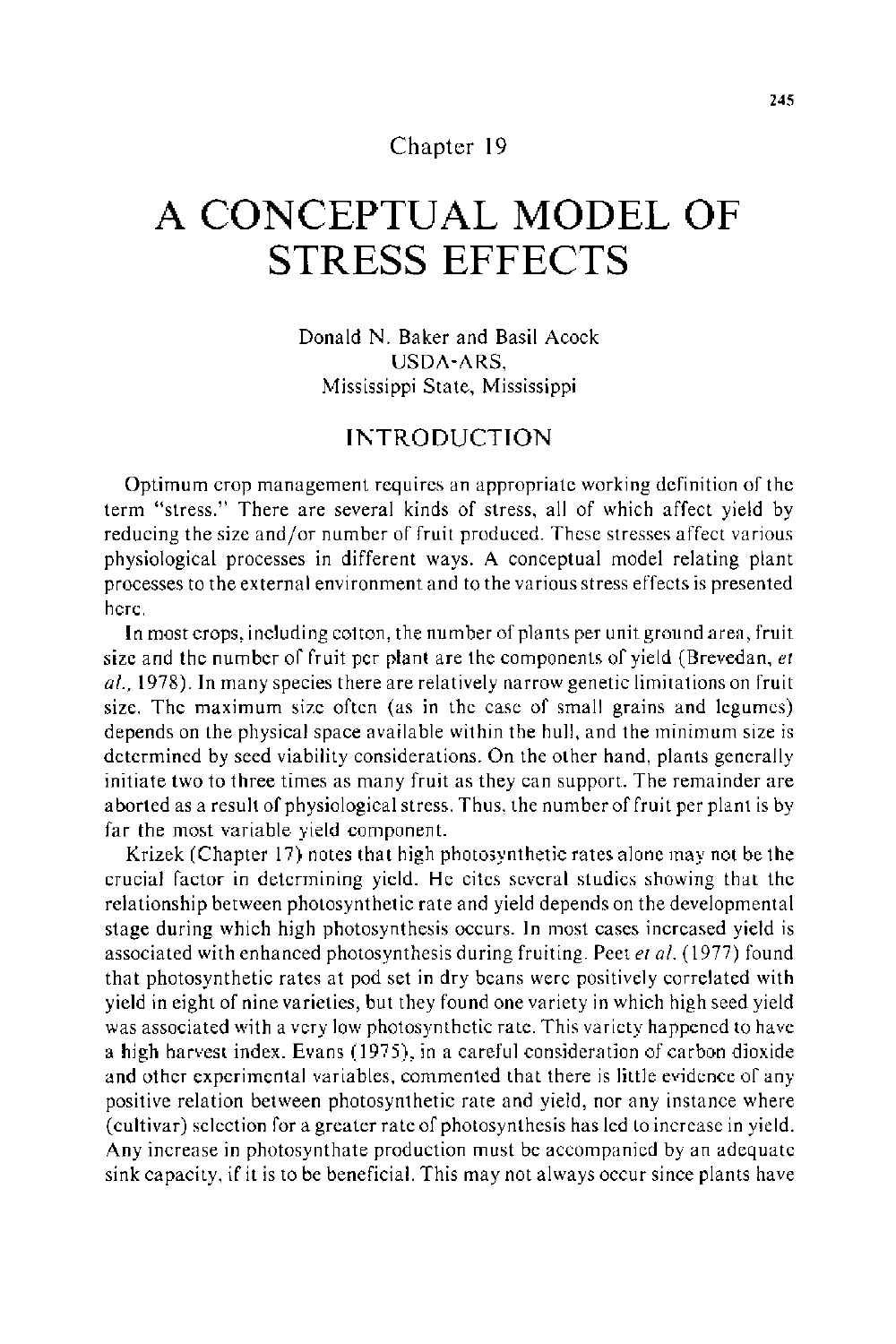very sensitive mechanisms to abort fruit in response to short term deficits of photosynthate. This chapter examines the connection between physiological stress and fruit numbers. The rates of morphogenesis and the abortion of fruiting structures in cotton plants can be simulated as responses to imbalances in the  $\epsilon$ metabolite supply:demand ratio (Baker *eta!.,* 1973, 1976, 1979b). Baker *eta/.* <sup>~</sup> (1972), Boyer (1970) and many others showed that potential organ growth (and thus metabolite demand level) depend on temperature and plant turgor. Here, we consider two classes of metabolites: carbohydrates, derived from photosynthesis; and nitrogenous compounds, with nitrogen supply depending largely on the entrainment of nitrogen in the transpiration stream. During fruiting, there is usually a source/sink imbalance, and actual growth can be simulated (Baker *et a!.,*  1979a) on the basis of the supply/demand ratio.

Most of the  $CO<sub>2</sub>$  fixed in photosynthesis and the water lost in transpiration pass through the stomata. Several climatic variables and metabolic inhibitors have direct and indirect effects on stomatal aperture and on the exchange rates of these gases between the plant and the surrounding atmosphere. Light intensity greatly modifies transpiration through its effects on stomatal opening (Kramer, 1959; Baker, 1966; Pallas *et a!.,* 1962). Zelitch (1965) lists the following factors controlling stomatal behavior: light, temperature, atmospheric  $CO<sub>2</sub>$  concentration, leaf water status and a number of metabolic inhibitors. Meidner and Mansfield ( 1965) confirm this list, and in an effort to develop a theory of stomatal action, they cite literature showing that both temperature and water stress produce closing responses which are causally related to the internal  $CO<sub>2</sub>$  concentration of the leaf. They also suggest that metabolic inhibitors cause stomatal closure by modifying the internal  $CO<sub>2</sub>$  concentration, either by their effect on respiration or on photosynthesis, or both. However, they also show that temperature and leaf water potential have direct effects on the guard cells independent of their effects on internal  $CO<sub>2</sub>$  concentration. The work of Fisher (1970) suggests a mesophyll effect in the recovery of stomatal action after water stress, attributable to substomatal CO<sub>2</sub> concentration. Lange et al. (1971) and Cowan (1977) report a direct effect of humidity on stomatal action.

We have summarized these findings to provide a background for considering the effects (direct and indirect) of environmental factors on physiological stress.

Baker *et al.* (1973), in an analysis of the relationship of photosynthetic efficiency and yield in cotton, were able to simulate the delays in plant deveopment induced by metabolic stress. These delays were shown to cause the common sigmoid developmental pattern. They were also able to simulate the fruit abortion pattern of the crop. The variable used in indexing these morphogenetic delays and the fruit abscission rates was the ratio of carbohydrate supply to demand. This was, as far as we know, the first suggestion in the literature that both carbohydrate sink strength and carbohydrate supply levels are jointly involved in determining the growth and fruiting patterns of the plant. Although this model did not attempt to state explicitly the nature of the connection(s) between the metabolic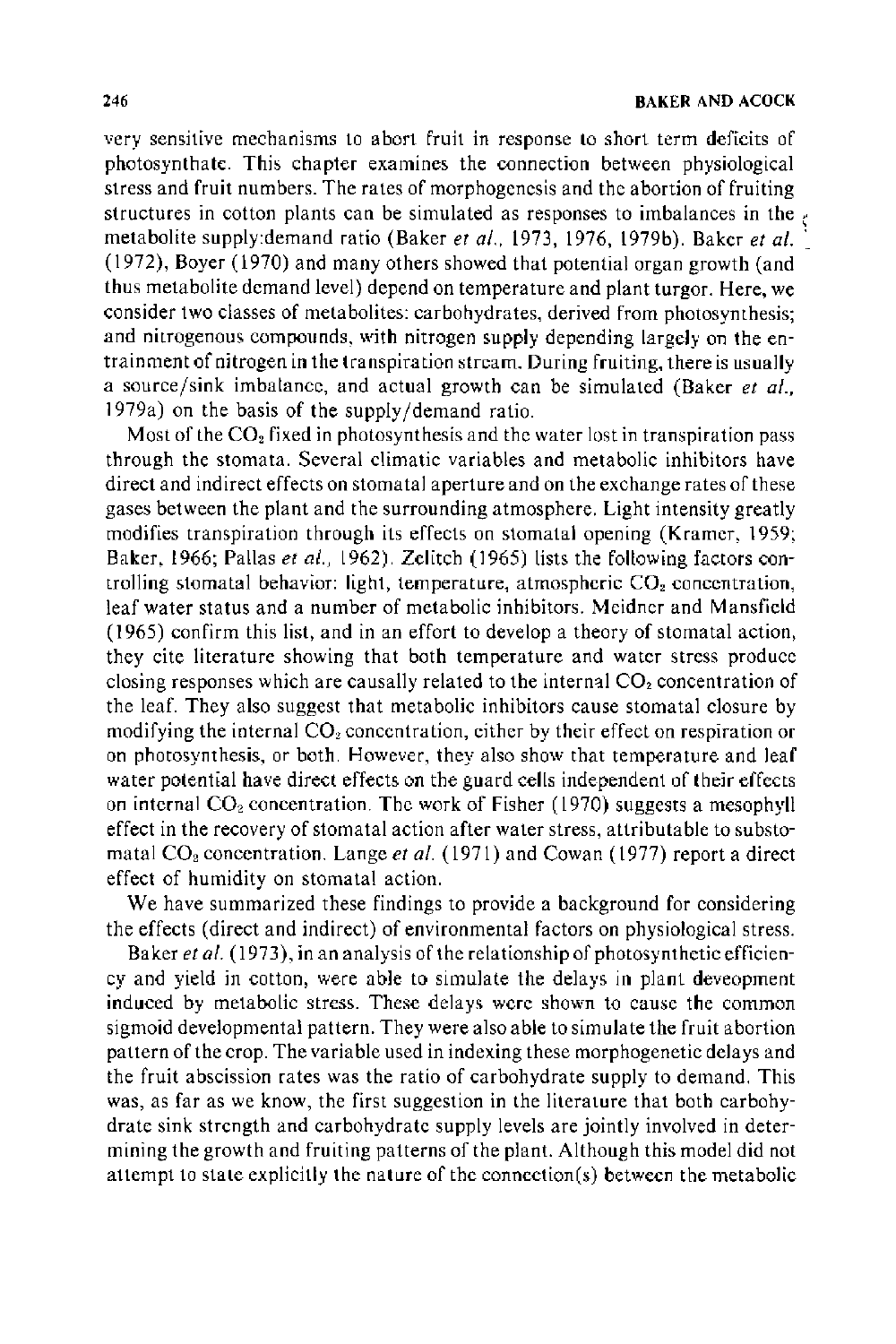

Figure 1. Field observations and model predictions of the seasonal time course of vegetative development in cotton.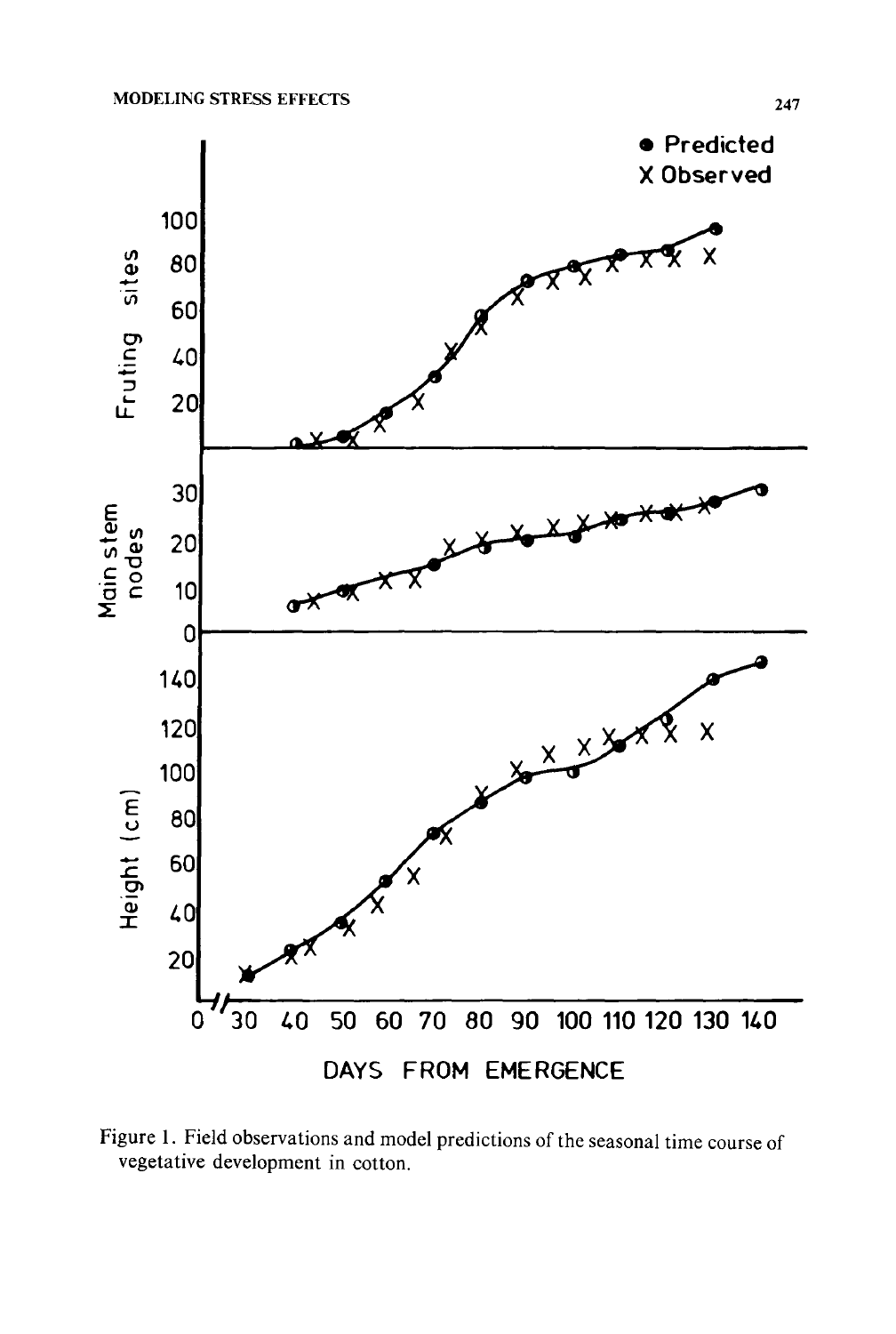pathways and the hormone systems within the plant, it did make the assumption that such connections exist and that they determine the balances of hormones in the plant. This concept was incorprated in a more advanced cotton simulation model, GOSSYM, (Baker *et al.,* 1976) along with a greatly improved data base for the physiological process rate equations (Baker *eta/.,* 1972; Moraghan *et al.,*  1968; Hesketh *eta!.,* 1972), as well as a detailed rhizosphere simulator, RHIZOS (Lambert and Baker, 1984). GOSSYM also has the capability to mimic the physiological effects of water stress and nitrogen stress in cotton. An example comparison of GOSSYM predictions and the field observations of fruiting sites, mainstem node numbers and plant height from Bruce and Romkens ( 1965) are presented in Figure 1. Similar comparisons for numbers of unpollinated flower buds (squares) and bolls are presented in Figure 2. The data in Figure I show the simulation of the sigmoid developmental curve of the crop. The data in Figure 2 depict the abortion of fruit.

Cotton is an indeterminate woody perennial. Typically, after fruiting begins, as each mainstem node is formed a fruiting branch begins development (see Chapter 2). At each node of the fruiting branch is a leaf in whose axil a fruit is initiated. This simple developmental pattern makes cotton an ideal subject for the identification of the time courses of stress effects. When measured as the number of mainstem nodes (Figure 1), plant development was simply a function of temperature out to about day 72 when the first boll appeared. The carbohydrate shortages began to develop, and the rate of new mainstem node formation was reduced. Fruiting site formation was exponential up to that time because, while temperature remained more or less constant, the number of fruiting branches increased as mainstem nodes were added. After first bloom, however, fruiting site formation became linear and then leveled off as the boll load became large. The number of flower buds (squares) increased as sites were formed until first bloom and then abortion began. Squares and young bolls were aborted in response to carbohydrate stress. In this way the time courses of fruit initiation and abscission are both determined by carbohydrate stress. GOSSYM contains similar logic in which a nitrogen source:sink imbalance also results in morphogenetic delays and fruit abscission.

The model calculates these effects of source:sink imbalance by performing the following operations daily: (a) photosynthesis, respiration, nitrogen uptake and reserves are calculated to estimate carbohydrate and nitrogen supplies; (b) the potential dry matter growth of all the organs is estimated from the age of the organs, temperature and turgor levels; (c) the product of the carbohydrate and nitrogen supply:demand ratios (with the variable name FSTRES) is calculated; (d) delays in the formation of new mainstem and fruiting branch nodes are calculated as functions of FSTRES; (e) the time of formation of each new node is calculated from temperature with these delays added; (f) the number of fruit per plant to be aborted each day (FLOSS) is calculated from FSTRES.

The delay functions (in days) are presented in Figure 3. Delays in mainstem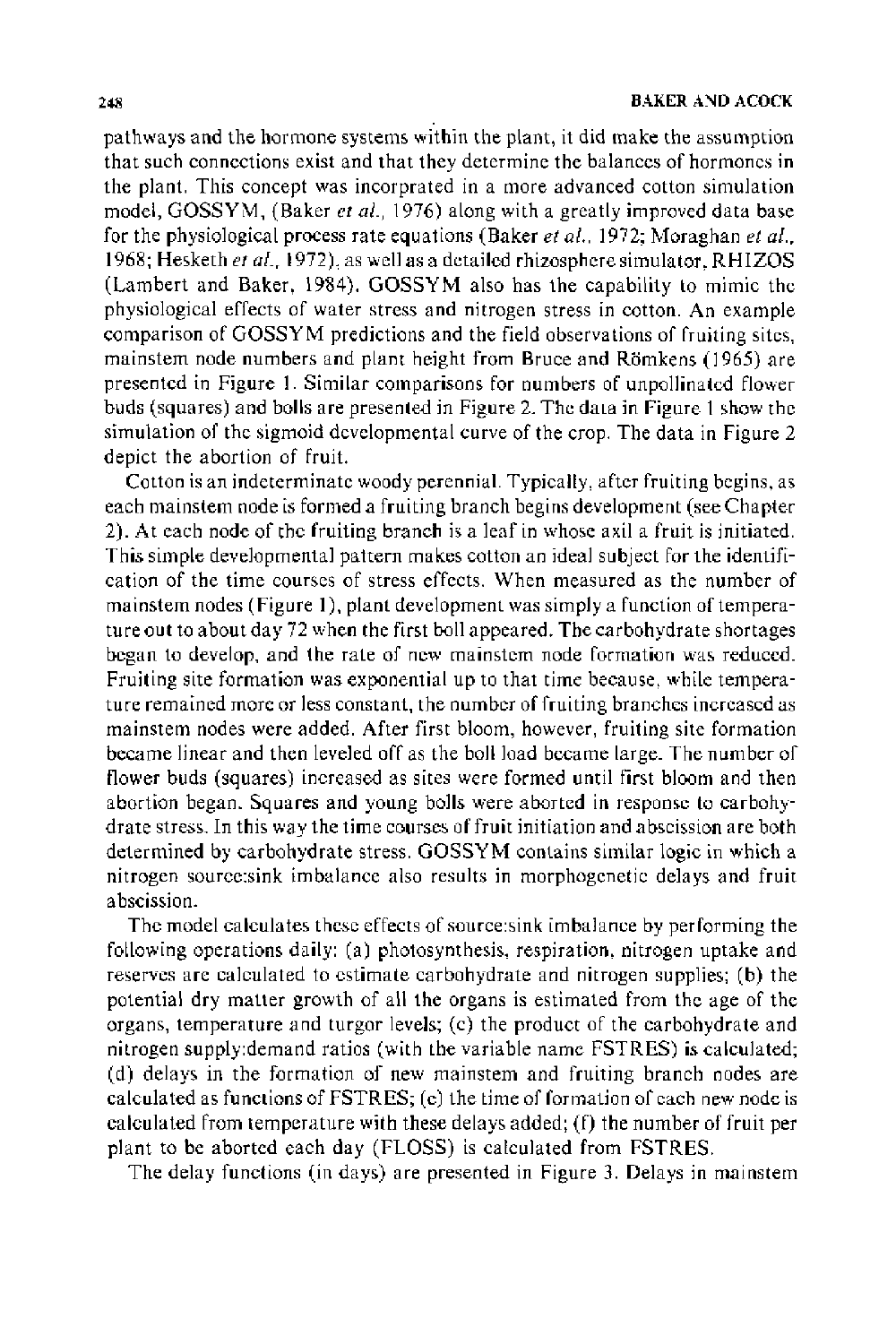

Figure 2. Field observations and model predictions of the seasonal time course of fruiting in cotton.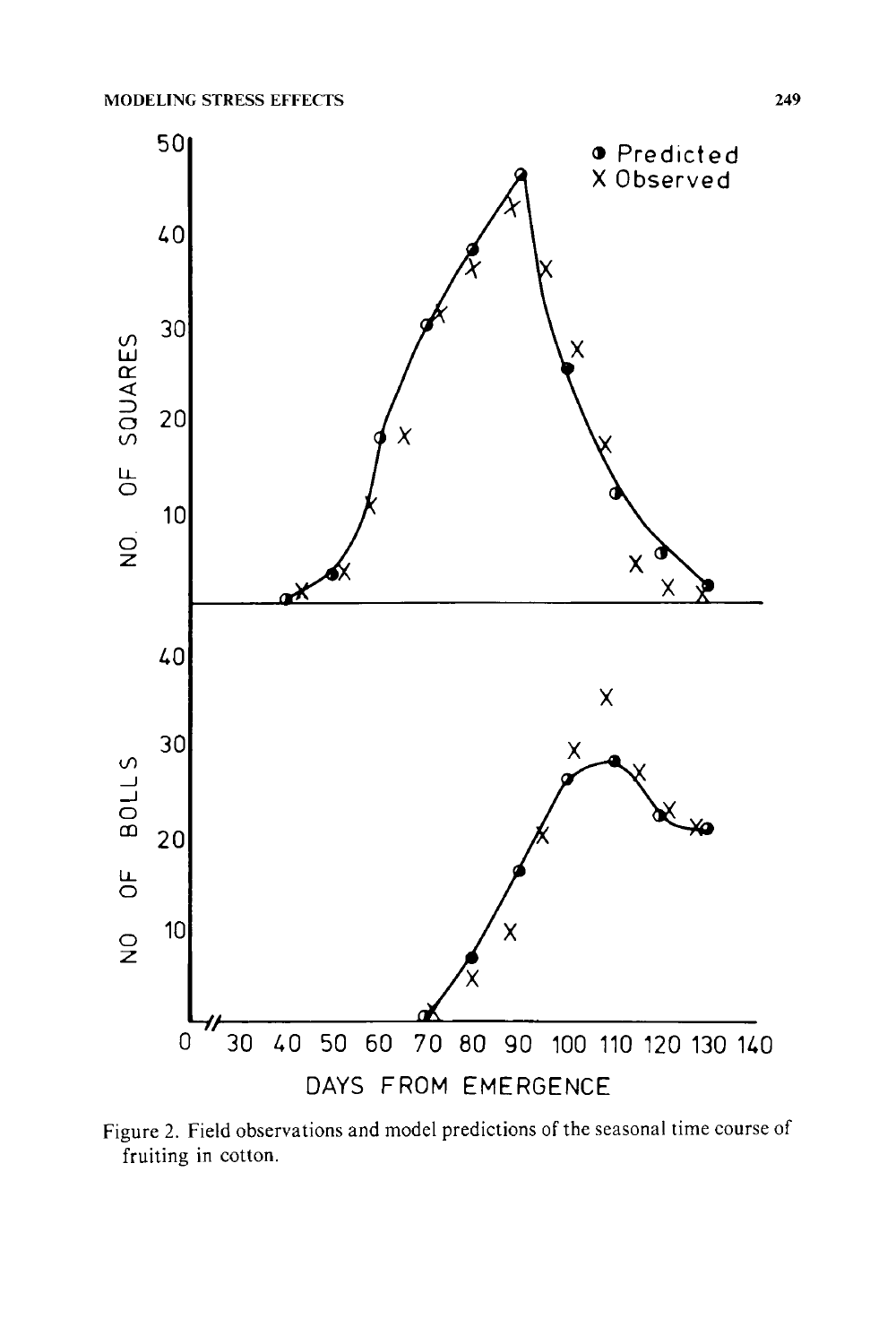

Figure 3. Morphogenetic delay functions (in days) in the cotton simulation model GOSSYM.

node formation only seem to occur under severe carbohydrate stress, and then they build rapidly. Delays in fruiting branch formation are noticeable when the metabolite supply:demand ratio is about 0.7. The fruit loss function (FLOSS) is graphed in Figure 4. This relationship provides the numbers of fruit per plant marked for abortion each day.

The GOSSYM model has now been validated with over 50 data sets from Israel, covering a wide range of climatic conditions and management practices, and with several data sets from Mississippi and Arizona (Marani and Baker,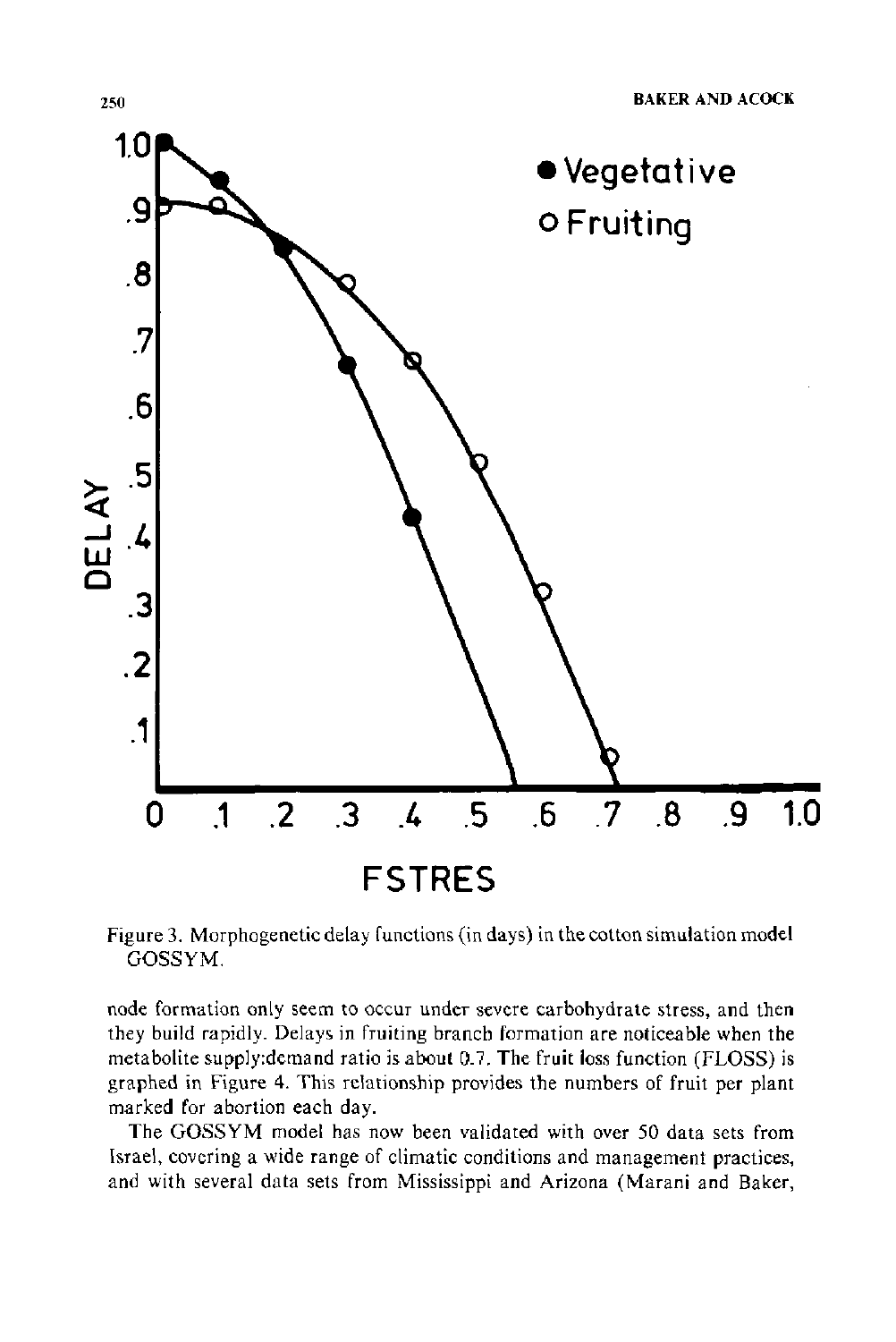1981; Reddy, 1981 ). The success of this model, using the carbohydrate supply:demand ratio to calculate developmental delays and "natural" fruit abscission, over the time course of crop growth under such a wide range of conditions, has reinforced our conviction that both the carbohydrate sink strength and the concentration of soluble carbohydrates in the system are involved in the determination of the plant's hormone balances and its decisions to delay morphogenesis and abort fruit. However, the biochemistry of this decision-making process is not clear in the literature, nor is it clear how the effects of drought and nitrogen shortage operate on growth, morphogenesis and fruit abscission (see Chapter 10). The GOSSYM model handles these effects, but probably with some unnecessary empiricism and redundancy. We know that research is needed to characterize the relative changes in photosynthesis and nitrogen uptake along with potential and actual organ growth and changes in hormone concentrations m various tissues under water stress. We are finding that comparable mechanisms explain tillering, fruiting and fruit abortion in wheat and fruiting and fruit abortion in soybean. We believe that we are approaching the point where we can advance an hypothesis about these interactions.

Numbers in the following discussion refer to the line numbers in Figure 5. Virtually all of the linkages presented here can be documented in the literature.



Figure 4. The fruit abortion function (fruit per plant) in the cotton simulation model GOSSYM.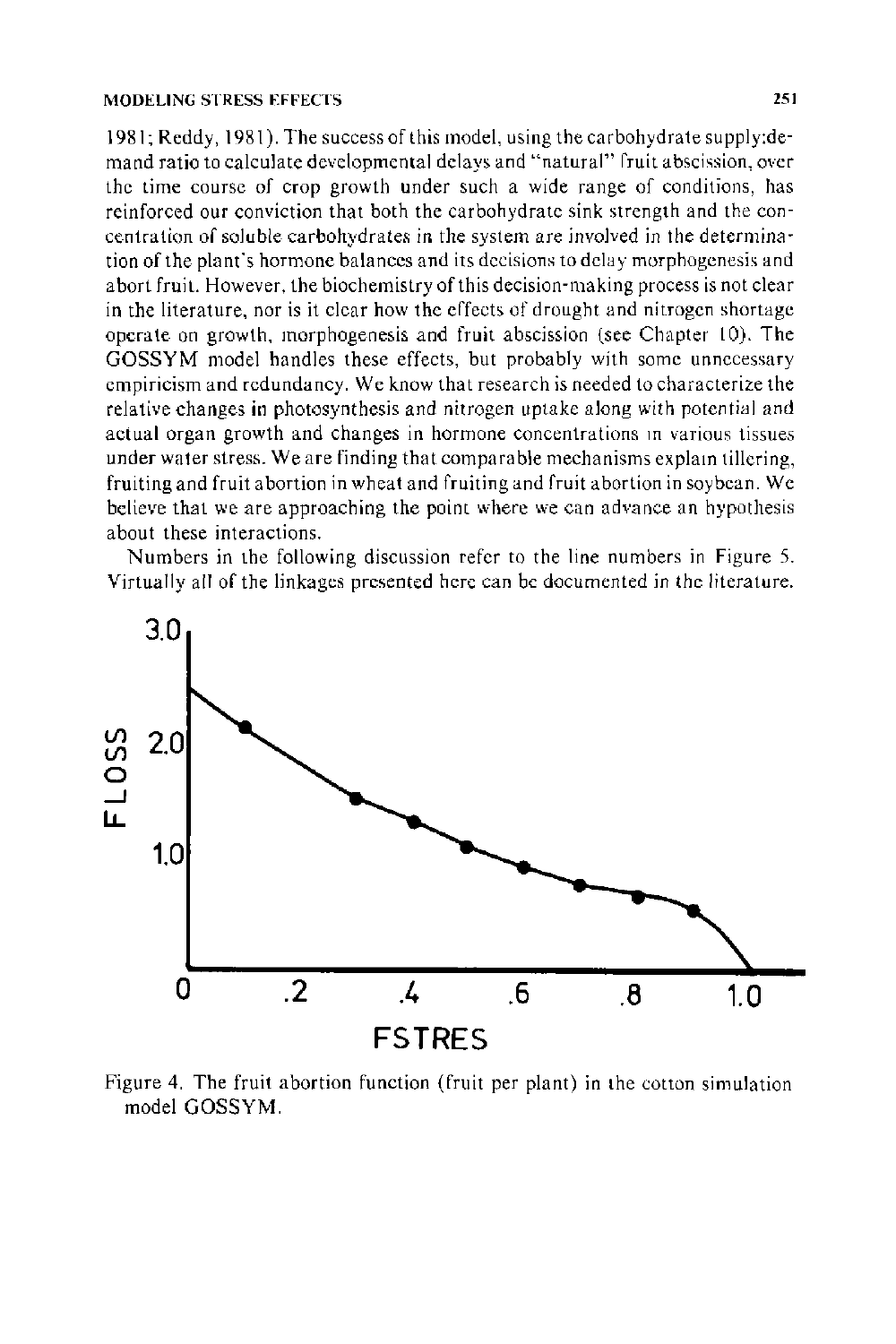

Figure 5. The major elements of a unified theory of plant stress.

### CARBOHYDRATE STRESS

Light intensity 1 and atmospheric  $CO<sub>2</sub>$  concentration 2 drive the photosynthetic process, with the latter directly affecting the  $CO<sub>2</sub>$  concentration gradient and the flux rate into the leaf. Also,  $CO<sub>2</sub>$  indirectly affects the flux rate by its effect on stomatal aperture 3. This latter effect also determines the transpiration rate 4. We might note here that other factors, including light, intensity and temperature also affect stomatal apertures.

Photosynthetic rate (in  $C_3$  species) 15, biomass 6 and temperature 7 determine the respiration rate. The pool of carbohydrates available for growth depends on photosynthesis 8, respiration 9 and the quantity of labile carbohydrates held in reserves 10. Temperature 11 and tissue turgor 12 determine the potential dry matter accretion rate (sink strength) in a particular organ. Actual organ growth rate depends on the sink strength of the organ 13 and the supply of carbohydrates 14.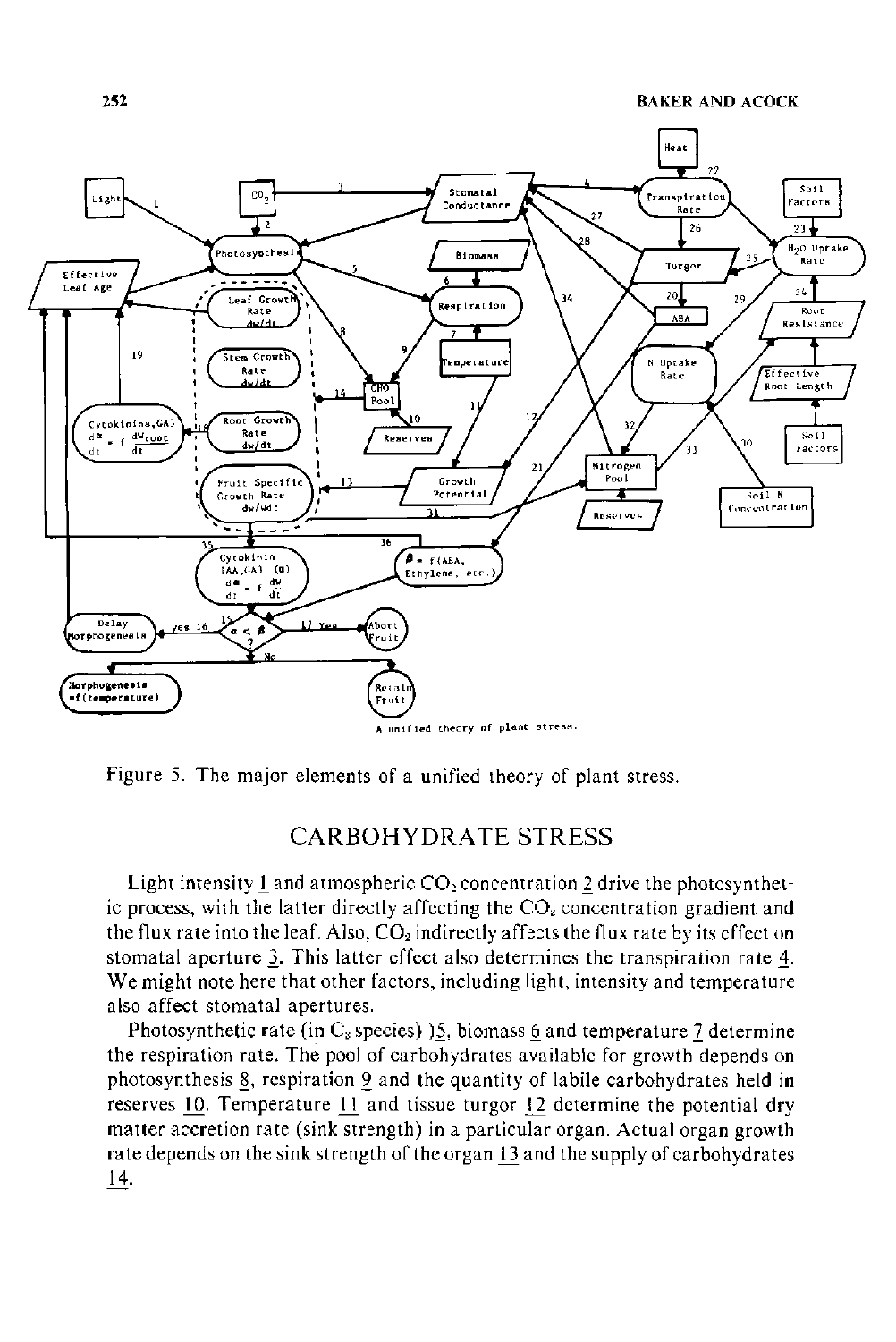Several excellent reviews of hormone physiology have been written recently. Here we rely extensively on Moore (1979), Cognée (1976) and Guinn (Chapter 12). Much of the material concerns organ abortion in cotton. Also, much is known about the sources of hormones and the nature of their effects in plants. Osborne (1974) states that there are five specific compounds or classes of compounds in plants which act as "effector" substances regulating metabolic processes. These are abscisic acid (ABA), auxin (IAA), gibberellic acid (GA), cytokinins and ethylene. She notes that they all are present in all parts of the plant and all are involved in the control of abscission. Little is known about the physiological factors which determine the balances of hormones in plants, and little has been done to relate the processes of organ growth to hormone action in plants. From the hormone literature it is difficult to determine cause and effect. The plant appears able to sense a balance 15 between certain combinations of hormones involved in the stress-induced triggering of morphogenetic delay 16 and fruit abortion 17. For example, ABA and ethylene are implicated in the abscission process. Davis ( 1968) proposed that the abscission of cotton fruit is triggered by ABA above a threshold concentration. The data of Rodgers ( 1980) indicate that the threshold may be between 75 and 90  $\mu$ g equivalent ABA per 100g fresh weight of tissue. However, he suggests that in young fruit the amount of ABA available to the abscission zone is of less importance than its interaction with several growth hormones known to be present. He proposes a homeostatic mechanism. Davis and Addicott (1972) reported that young bolls abscising late in the season contained about twice as much abscisic acid as those abscising early in the season. The rate of ABA production is enhanced under conditions of low tissue turgor 20 (McMichael and Hanney, 1977). Guinn ( 1976) noted that the sensitivity of plant organs to ethylene varied with age, condition and the levels of other hormones. IAA and certain gibberellins seem to assure fruit retention. Because we are unsure of the hormone physiology here, for the sake of discussion, we refer to the factor contributing to fruit retention as  $\alpha$ , and the factor contributing to abscission as  $\beta$ . The rate of  $\alpha$  production is enhanced under conditions of rapid growth 35. Could it be that  $\alpha$  is a by-product of the growth process?

As noted earlier, the above rationale has been used successfully to simulate the seasonal time course of fruiting and morphogenesis. Those efforts suggest that, in cotton at least, the whole system is very dynamic. The metabolite pools are highly mobile and the abscission zones are very sensitive to the relative concentrations of  $\alpha$  and  $\beta$ . We have found that to simulate abscission and the developmental delays, it is necessary to assume that the carbohydrate reserves (up to 30 percent of leaf dry weight) are all available within a 24-hour period. Calculations show that with a heavy fruit load, demand always greatly exceeds supply. In other words, the plant is living on a single day's photosynthate production during much of the fruiting period. The trigger to abort may be reached over a very short time period, and is, of course, irreversible. Via this mechanism the plant balances fruit load against photosynthate supply. We assume that some background ABA level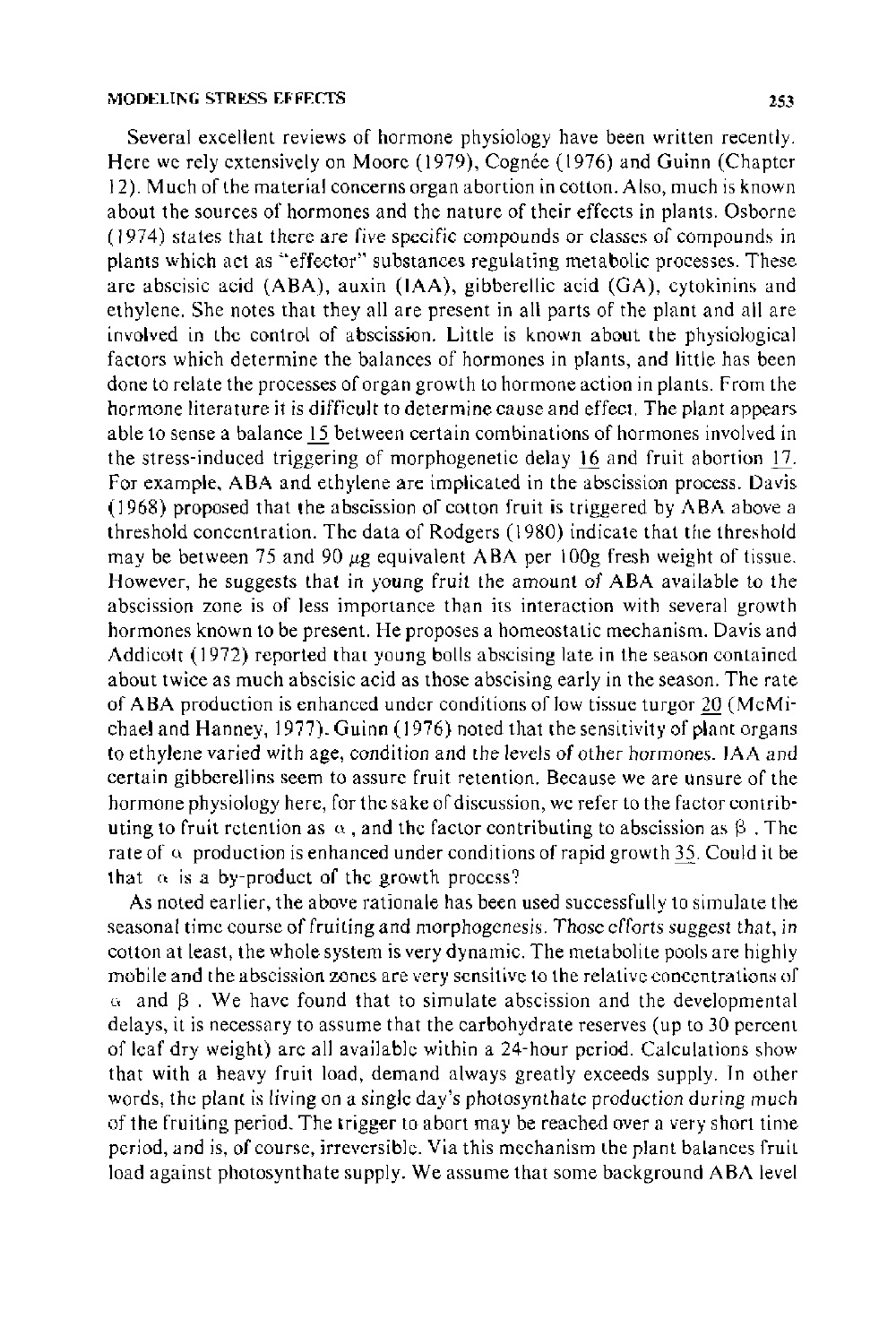exists, and that a carbohydrate stress which reduces fruit growth rate reduces the  $\alpha$  concentration and allows the ABA to trigger fruit abortion. ABA counteracts the effects of GA, auxin and cytokinin, probably by making the cell membranes permeable.

As Osborne (1974) noted, all of the five classes of hormones are found in all parts of seeds plants. However, there are large variations in concentrations between organs and between the major sites of production for the various hormones identified in Figure 5. Auxin is produced primarily by the shoot tips, but smaller amounts are found at all sites of meristematic activity (Moore, 1979). It is subject to basipetal polar transport in the plant. Its primary action is to loosen cellulose microfibrils in the cell wall so that cell expansion can take place (Moore, 1979). Cytokinin is produced primarily by root tips 18 and by young fruit (Sandstedt, 1971 ), but it is also found in all meristematic tissue. It is translocated in both xylem and phloem, but is immobilized in leaves and buds (Moore, 1979). Cytokinin enhances nucleic acid synthesis and protein synthesis. It, therefore, delays leaf senescence 19, presumably by maintaining the proteins in a good state of repair, and it facilitates cell division. Gibberellins also delay leaf senescence (Osborne, 1974). ABA (Radin, 1981; Friedrich and Huffaker, 1980) and the gibberellins have opposing physiological and biochemical effects, although gibberellins are synthesized in the chloroplasts (Moore, 1979), and ABA tends to accumulate there (Hartung *et a!.,* 1981).

### WATER STRESS

As noted earlier, the  $CO_2$  effect on stomatal aperture 3, together with the heat input to the leaf 22, at any specific humidity, determines transpiration rate, which along with soil water potential 23 and the hydraulic conductivity of the root system 24 determines the rate of water uptake by the plant (see Chapter 10). Any imbalance between water uptake rate and transpiration rate will reduce leaf turgor 25,26. The literature suggests that both turgor loss *per se* 27 and the increased ABA levels 28 associated with it will reduce stomatal apertures. However, Ackerson et al. (1977) reported numerous cases of visibly wilted leaves with reduced photosynthetic rates and little or no stomatal closure. We wonder if there is redundancy in the inclusion of the ABA stomatal closure connection 28 here. The feedback loop is closed in most cases, and the plant can conserve water. The suggestion of redundancy comes in the observation that if a plant is suddenly subjected to a high evaporative demand (little time for ABA buildup) turgor may be lost and the stomates may remain open.

The increase in ABA and ethylene associated with water stress seems to shift the hormone balance ( $\alpha$  /  $\beta$ ) toward fruit abortion and toward morphogenetic delay. This may be offset to some extent by the effect of turgor loss on potential growth rate 12 under conditions when growth is affected more than photosynthesis. Bruce and Römkens (1965) observed that rainout shelter plants, grown in clay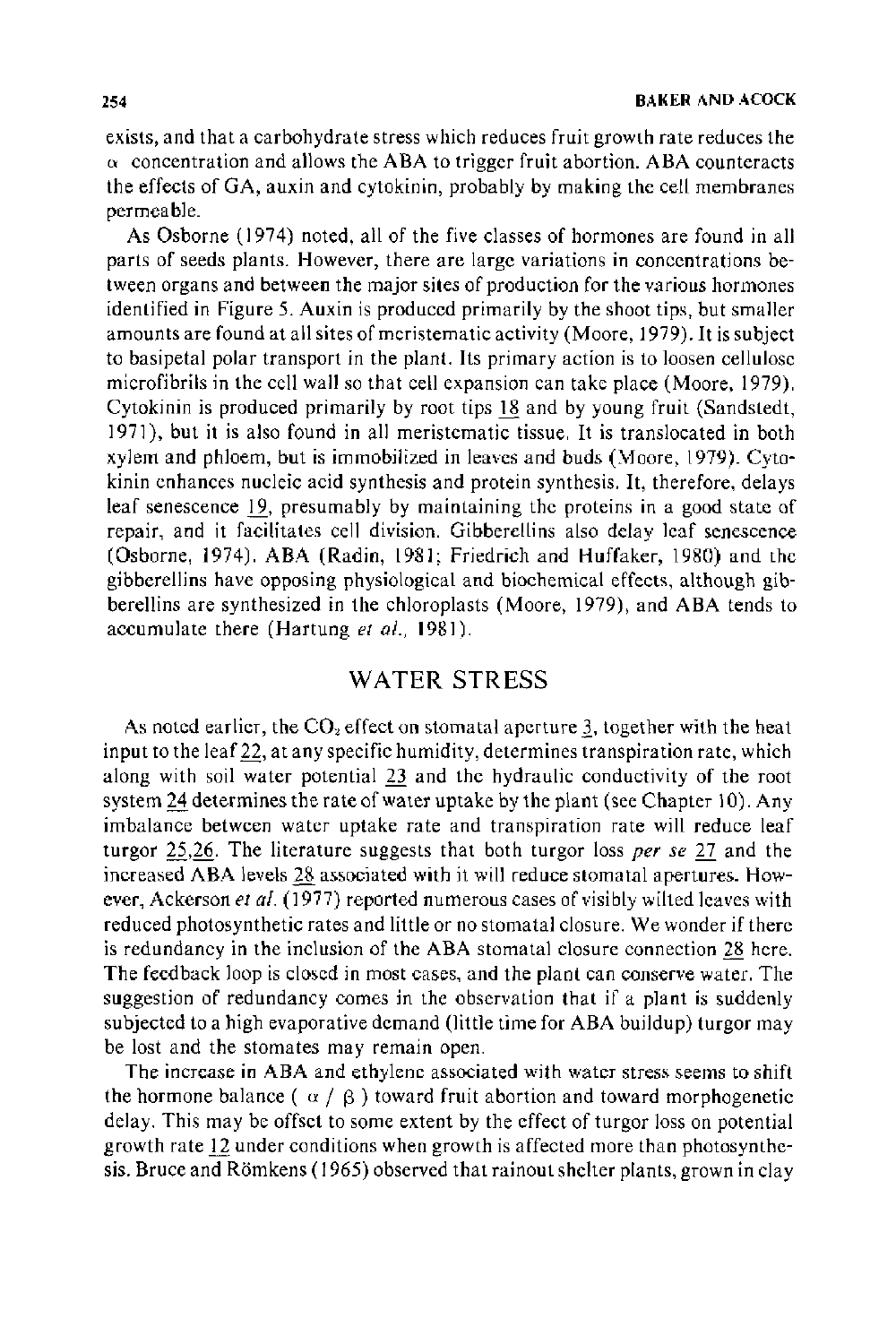soil, did not quickly resume vegetative growth and fruiting on rewatering after water stress treatments. In attempts to simulate the growth and development of these plants, we (Baker *et al.,* 1979a) found that the model GOSSYM, which predicted a restoration of photosynthate production and a relaxation of carbohydrate stress on rewatering, erroneously predicted a resumption of vegetative growth and a reduced rate of fruit abortion. We hypothesized that cell division and cell elongation were differentially affected by turgor loss, and we modified the model to accumulate the difference between potential (turgid) and actual organ growth under water stress conditions. This accumulated difference between actual and potential growth, during the drought, was added to potential growth on rewatering. Thus, in the model, on rewatering, an inordinate number of unexpanded cells contribute to the growth potential and to the total sink strength in the plant. This means that, even though rewatering may have enhanced photosynthate production, carbohydrate must be divided among more growing cells with the result that growth rate is curtailed in some. This offsets the enhancement of photosynthesis after rewatering and maintains the metabolic stress. With the inclusion of the logic, a good simulation of the Bruce and Römkens (1965) crops was obtained.

This rationale is somewhat controversial, and probably inadequate under conditions where osmoregulation occurs (Cutler and Rains, 1977). However, Radin and Parker ( 1979) have shown that growth can be inhibited by restriction in cell elongation while cell division continues, and Hsiao (1973) citing Slatyer (1967) and Slavik ( 1965) noted that it has often been stated that cell division appears to be less sensitive to water stress than cell enlargement. So there appears to be adequate justification for incorporation of this mechanism in a simulation model, at least under conditions of turgor loss.

An alternative explanation for the continued metabolic stress after irrigation, manifested in the Bruce and Römkens (1965) data, emerges from the experiments of Marani *eta!.* ( 1984 ). They showed that when water stress develops over a considerable period of time, photosynthesis may not be fully restored for several days after rewatering. This effect may be mediated by root growth and cytokinin production. Apparently, cytokinin production is associated with root growth (Sitton *et al.*, 1967) in much the same way that IAA seems to be associated with shoot growth. Sitton *et a!.* ( 1967) also have shown that the senescence rate of leaves is related to cytokinin levels. A powerful feedback effect may be set up in fruiting cotton subjected to water stress over a long period in which the reduction in root growth and the associated production of cytokinin enhances the rate of leaf sensecence, aggravating the reduction in photosynthesis. On rewatering, the plants may have a low photosynthetic rate until the old, senescent leaves are shaded by a layer of new leaves.

The experiments of Marani *et a!.* (1984) document the connection between effective leaf age and canopy photosynthesis (37 in Figure 5). They showed that water stress, as it typically occurs in the field during a drying cycle, decreases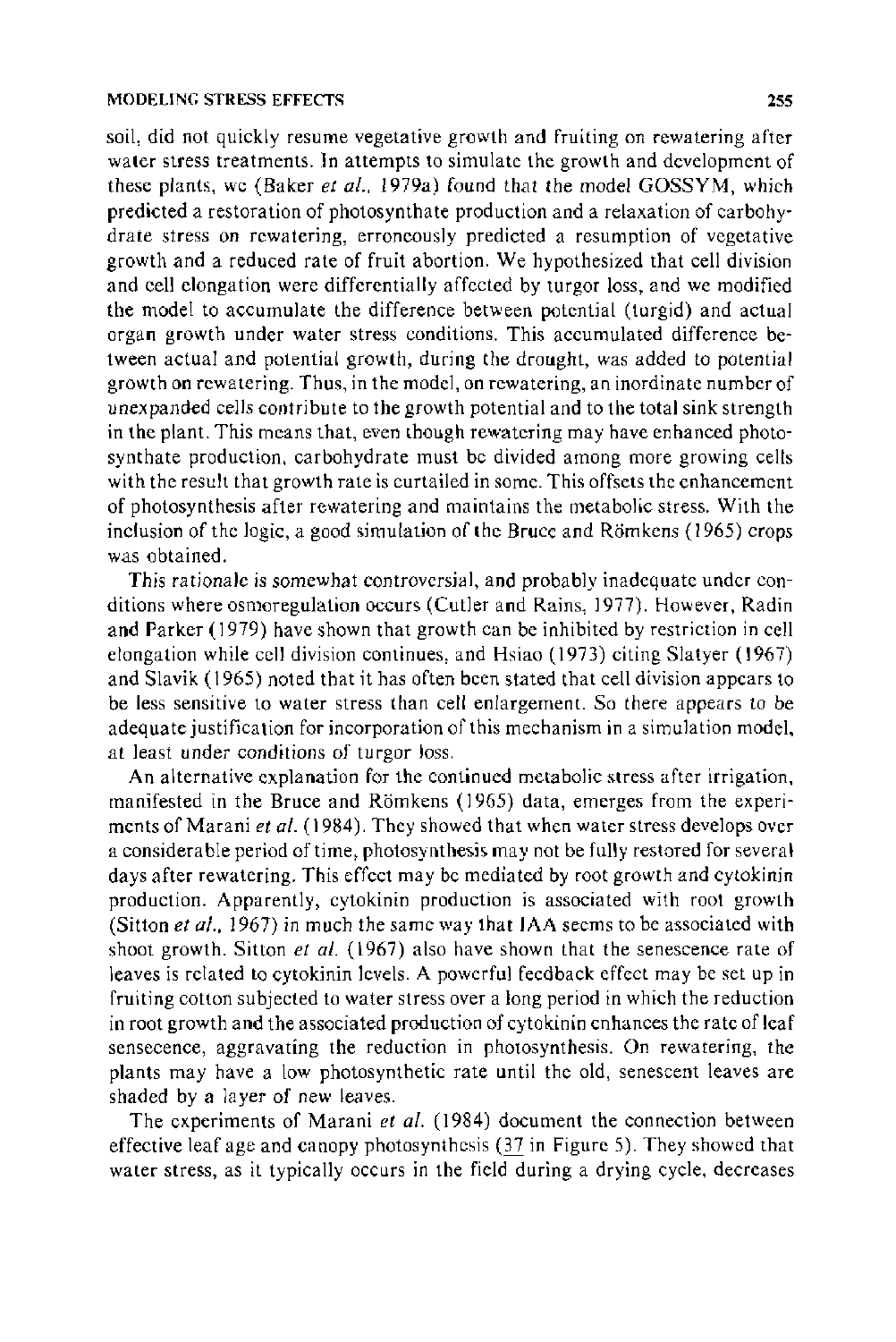photosynthesis through turgor effects on stomatal conductance, but it also affects leaf aging and the photosynthetic potential of the upper exposed leaves in the canopy in three ways. First, the rate of senescence of existing leaves is accelerated. Second, the rate of new leaf initiation is decreased. Third, the rate of growth and the ultimate size of new leaves is decreased. If the drought is long enough, these senescence effects on canopy photosynthetic efficiency may be quantitatively more important than the direct effects through leaf turgor and stomatal conductance. The effects are not simple, however. A vegetative plant may shift its dry matter partitioning to favor root growth. This tends to moderate the stress by allowing the plant access to more water, but also, if cytokinin production is associated with root growth, it may slow or moderate the drought effect on the leaf senescence rate. A fruiting plant. however, often lacks this option to shift partitioning in response to turgor loss in the leaves, and drought effects on canopy senescence and photosynthetic efficiency are profound. They can only be reversed with the initiation and growth of new leaves after rewatering.

## NITROGEN STRESS

The rate of nitrogen uptake by the plant depends on the water uptake rate 29 and the soil nitrogen concentration 30. The pool of available nitrogen depends on withdrawal by the plant in the growth process  $31$ , the nitrogen uptake rate 32 and the reserves available. The GOSSYM model simulates nitrogen stress by reducing potential growth, *i.e.* the sink strength, on the assumption that if a certain minimum of nitrogen is not available for the elaboration of new tissue. the new tissue will not be elaborated.

It is possible that the mechanism of action of nitrogen stress on the rate of morphogenetic development and fruit abortion is through the same route as the effect of water stress. Radin and Mauney (Chapter 10) showed that a nitrogenstarved plant has a large resistance 33 to the radial flow of water through the root. This tends to unbalance the transpiration rate:water uptake rate to the detriment of plant turgor. This balance is restored to some extent, however, by the fact (Radin and Parker, 1979) that stomatal conductance in cotton is more sensitive to water stress 27 under nitrogen stress conditions. In many species there is a good relationship between leaf nitrogen concentration and photosynthetic efficiency (Boote et al., 1978). It might be supposed that this is mediated by reduced stomatal conductance and that observed fruit abortion and morphogenetic delay, especially in indeterminate fruiting plants, is through reduced photosynthate supply. Thompson *et al.* (1976) reported that late season cotton leaf nitrogen concentrations fell below two percent under a range of nitrogen fertilizer application rates. We have conducted numerous full season canopy photosynthesis experiments (Baker, 1965; Baker *et al.*, 1972) in crops fertilized at rates in the range of the Thompson *et al.* (1976) experiments, and never observed any decline in photosynthetic efficiency until cold weather occurred. Thus, this mechanism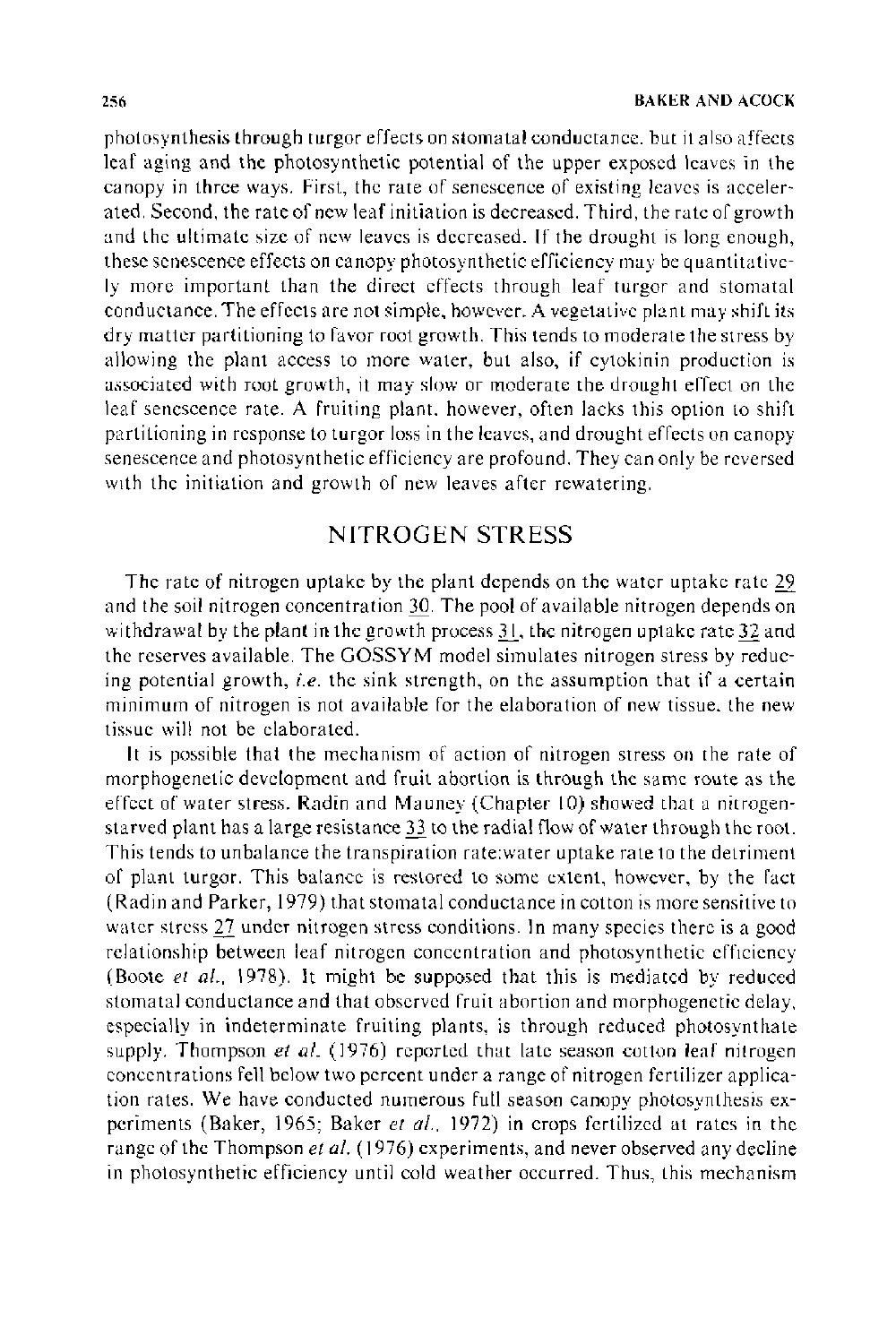appears to operate only when leaf nitrogen concentrations fall below two percent.

We have proposed that cytokinins and gibberellins, which delay leaf and fruit senescence, are produced in the root system as by-products of root growth, and that IAA, cytokinins and perhaps, gibberellins are produced in the fruit as byproducts of growth there. This hypothesis should be tested in experiments in which growth rates of these organs are varied in several ways while recording hormone concentrations in the organs. Root and fruit growth rates should be varied by adjusting photosynthate supply (atmospheric  $CO<sub>2</sub>$  concentration), temperature and turgor (water stress).

#### SUMMARY

We have outlined the linkages between the major plant processes in a model which can mimic the whole plant responses to various types of stress by describing the various influences on carbohydrate, nitrogen and water supply and demand. We believe that the plant physiological processes and the linkages between them vary little among species. All fruiting plants seem to have the capability to adjust morphogenesis and fruit set to establish a balance between demand for and supplies of water, photosynthate and nutrients in a way that will ensure the development of viable seed. By constructing this model we hope to provide a conceptual framework for the dynamic simulation of whole plant growth and development. *The model defines stress as a imbalance within the plant which results in reduced growth rates.* The model predicts that stress delays morphogenesis, speeds senescence and causes fruit abortion. The model is capable of describing variations in dry matter and nutrient partitioning, and it provides an interpretation of observations of stomatal responses to water stress, photosynthetic responses to nitrogen stress, and the effects of these stresses on plant senescence. These shifts in hormone balances trigger premature senescence, delays in morphogenesis and organ abortion.

The simulation of plant stress requires a whole system model with soil and climate variables as inputs. Such a model must account for the fact that a plant grown in an elevated  $CO<sub>2</sub>$  atmosphere has an enhanced rate of photosynthesis which may increase organ growth rates, the cumulative (over the period of plant growth) indirect effects of which may go far beyond the immediate effects on photosynthesis and transpiration. For example, the model must account for the fact that an enhanced leaf growth rate will exponentially increase light capture and photosynthesis in many young crop canopies. It must account for the fact that a more rapidly growing root system will help the plant to escape drought, and if, as we have proposed here, cytokinin production is a by-product of this root growth, leaf senescence will be delayed, and the leaves will retain their photosynthetic efficiency longer. Such positive feedbacks can amplify the direct effects of enhanced photosynthesis. Simultaneously, the model must account for the higher fruit set resulting from the enhanced fruit growth rate. Finally, the model must